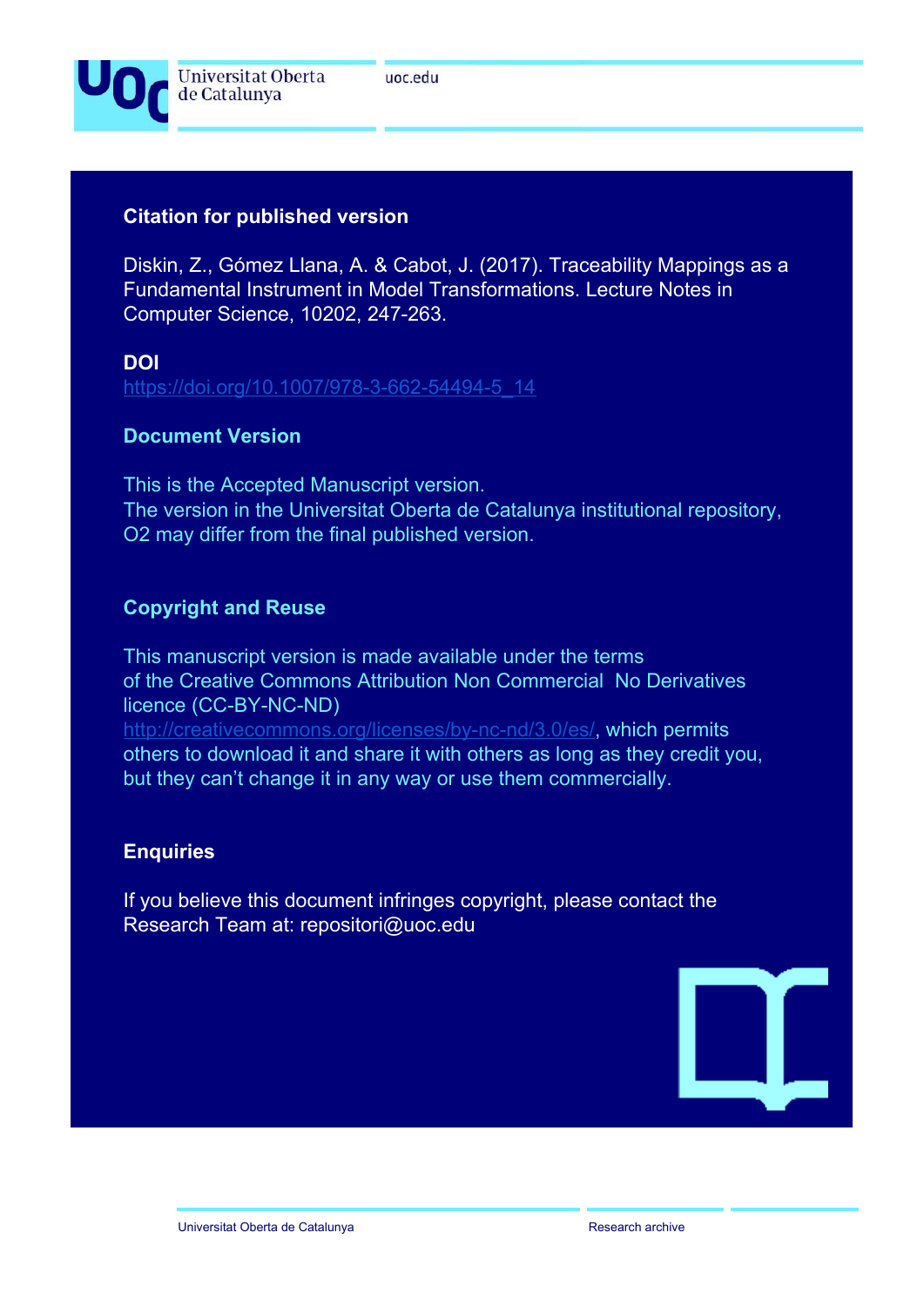# Traceability Mappings as a Fundamental Instrument in Model Transformations

 $\text{Zinovy Diskin}^1$ , Abel Gómez<sup>2</sup>, and Jordi Cabot<sup>2,3</sup>

<sup>1</sup> McMaster University, Canada diskinz@mcmaster.ca 2 IN3, Universitat Oberta de Catalunya, Spain agomezlla@uoc.edu 3 ICREA, Spain jordi.cabot@icrea.cat

Abstract. Technological importance of traceability mappings for model transformations is well-known, but they have often been considered as an auxiliary element generated during the transformation execution and providing accessory information. This paper argues that traceability mappings should instead be regarded as a core aspect of the transformation definition, and a key instrument in the transformation management. We will show how a transformation can be represented as the result of execution of a metamodel mapping, which acts as a special encoding of the transformation definition. Since mappings enjoy Boolean operations (as sets of links) and sequential composition (as sets of directed links), encoding transformations by mappings makes it possible to define these operations for transformations as well, which can be useful for model transformation reuse, compositional design, and chaining.

### 1 Introduction

Translating models from one to another metamodel (also known as model-tomodel transformation, MMT) is ubiquitous in software engineering. The technological importance of traceability for MMT is well recognized in the MMT community. Such widely used transformation languages as ATL [11,16] and ETL [12,17] automatically create traceability links during the transformation execution in order to resolve dependencies between the rules, and perhaps for debugging and maintenance. Moreover, a traceability mapping (i.e., a set of links) between the metamodels can be used as an mmt definition, which may be immediately executed [7,13,14], or used for automatic transformation code generation [4].

Here, we present a theoretical framework, in which traceability aspects of mmt are precisely discussed: we specify execution of metatraceability mappings as an abstract mathematical operation, show the importance of several concepts, which are underestimated or missing from the literature, and derive some practical recommendations on mmt management, including transformation chaining.

In Sect. 2, we show that semantics of MMTs without traceability mappings is essentially incomplete: we present an example of two different transformations indistinguishable in the traceability-free setting. We then demonstrate that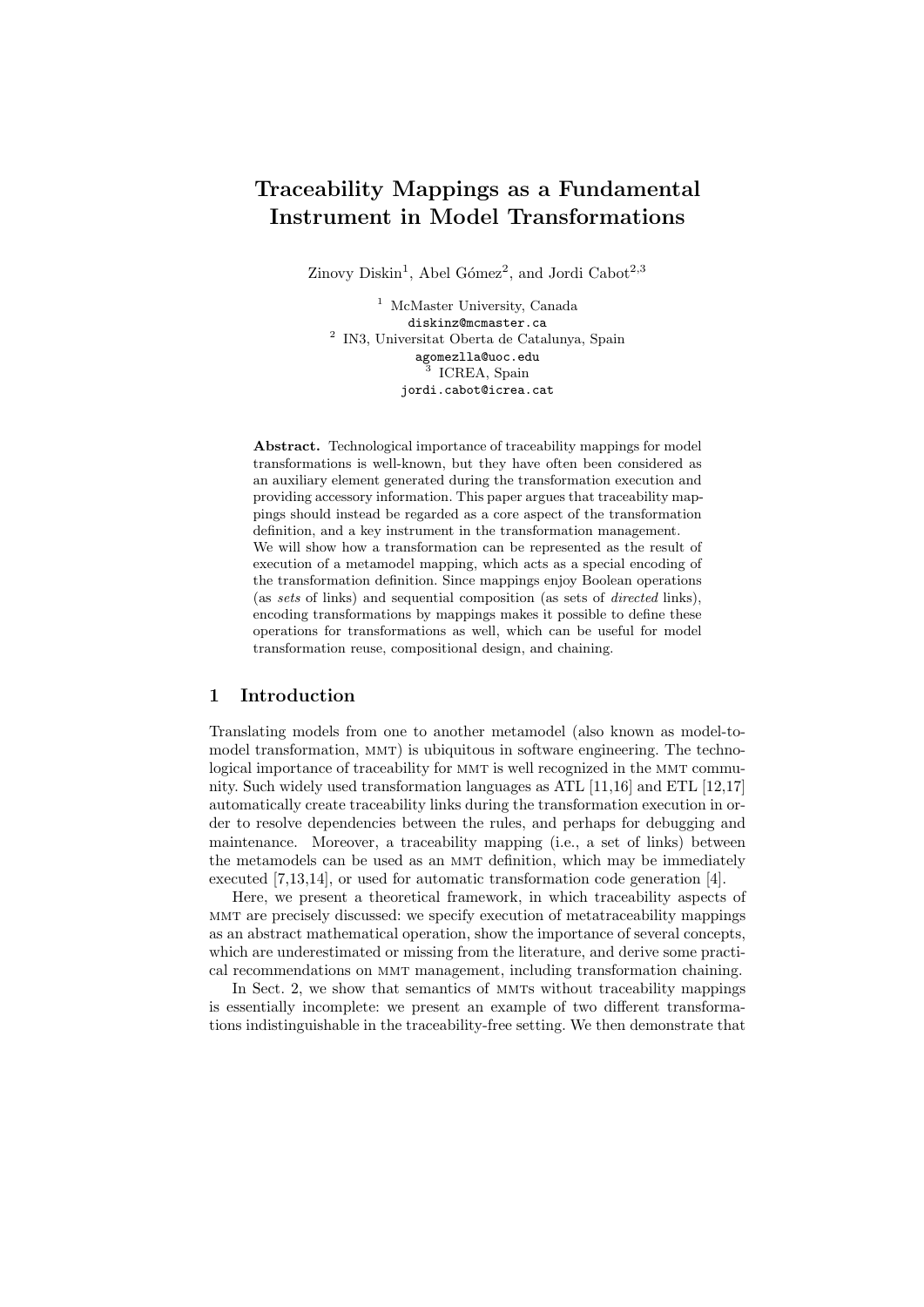traceability links between the source and the target models work in concert with the respective links between the source and the target metamodels, which means commutativity of the respective diagrams. Moreover, execution of a metamodel mapping for a given source model can be specified as an algebraic operation (called pullback in category theory), for which commutativity is central.

However, simple traceability mappings considered in Sect. 2, which relate two metamodels with similar structures, do not cover many practically interesting cases of structurally different metamodels. To address the problem of executing metamodel mappings relating metamodels with different structures, several complex approaches have been developed [7,19]. We propose a simpler solution, in which we first augment the source metamodel with derived elements that make its structure similar to the target metamodel, and then relate the two by a simple mapping. The derived elements actually encode operations/queries against the source metamodel, which can be executed for any model instantiating it. Hence, a complex metamodel mapping is executed in two steps: first the query is executed, then the mapping as such is executed. The approach is discussed in Sect. 3, and in Sect. 5 we show how it can be implemented with ATL.

Thus, even complex MMTs are encoded in a unified and transparent way as mappings relating metamodels with, perhaps, derived elements/queries involved. An important consequence of this encoding is that we can employ well studied algebraic operations over mappings for manipulating mmts as black-boxed objects. Specifically, being sets of links, mappings enjoy intersections and union operations over them, which can be employed for reuse. Being sets of directed links, mappings can be sequentially composed, and the respective transformations chained (which is considered to be a challenging task). Particularly, chaining can be employed for incremental compositional design of mmts. Algebra of mmts is considered in Sect. 4, and in Sect. 5 we show how it can be applied for manipulating ATL transformations. Finally, we observe related work in Sect. 6, and conclude in Sect. 7.

## 2 Analysing traceability mappings

We show the semantic necessity of traceability mappings in Sect. 2.1, consider their properties and representation in Sect. 2.2, and execution in Sect. 2.3.

#### 2.1 The semantic necessity of traceability mappings

Semantics of a model-to-model transformation T is commonly considered to be a function  $[\![\mathbf{T}]\!] : [\![M]\!] \to [\![N]\!]$ , where  $[\![M]\!]$  and  $[\![N]\!]$  are model spaces defined by, resp., the source,  $M$ , and the target,  $N$ , metamodels. However, in this section we present two different transformations generating the same model space mapping, and then call traceability mappings to the rescue.

Figure  $1(a)$  presents a toy transformation example. The source metamodel M specifies two classes,  $Car$  and Boat, and the target metamodel  $N$  specifies their possible roles as Commuting and Leisure Vehicles, connected by association same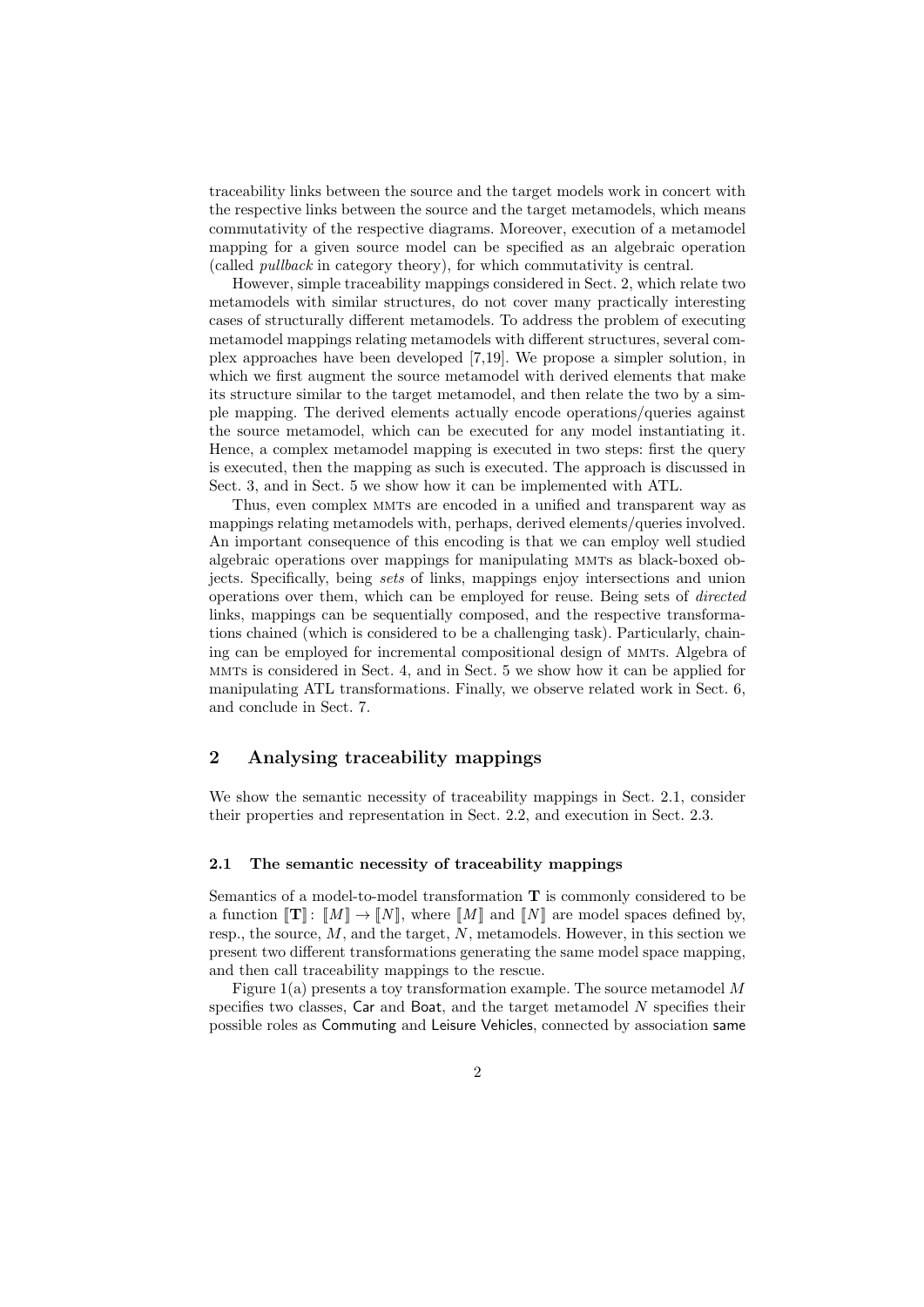

Fig. 1: Two sample transformations.

if two roles are played by the same physical vehicle; e.g., such a transformation may be needed for an insurance company. The transformation  $T_1$  consists of two rules specified in Fig. 1(a) in some pseudo MT language. The first rule says that a car produces a commuting vehicle and a leisure vehicle connected by a samelink. The second rule says that a boat generates a leisure vehicle. An example of executing this transformation for a model A consisting of a car and a boat is shown in the lower half of Fig. 1(a), where  $\mathbf{T}_1(A)$  denotes the target model produced by the transformation; ignore the mapping from  $\mathbf{T}_1(A)$  to A for the moment. Here we write  $T(A)$  for  $[T](A)$ . We will often abuse such a notation and use the same symbol for a syntactic construct and its intended semantics.

Figure 1(b) presents a different transformation  $T_2$ . Now a boat gives rise to a commuting and a leisure vehicle, whereas a car only produces a leisure vehicle (think about people living on an island). Clearly, being executed for the same source model  $A$ , transformation  $T_2$  produces the same target model consisting of three objects and a same-link. More accurately, models  $\mathbf{T}_1(A)$  and  $\mathbf{T}_2(A)$  are isomorphic rather than equal, but the same transformation  $T$  executed twice for the same model A would also produce isomorphic rather than equal models as mmts are normally defined up to OIDs. We will always understand equality of models up to OID isomorphism, and thus can write  $\mathbf{T}_1(A) = \mathbf{T}_2(A)$ . It is easy to see that such an equality will hold for any source model containing equal numbers of cars and boats. If we<br>suppose that the metamodel  $M$  includes a constraint requiring the numbers of cars and boats to be equal (eg, has an association between classes Car and Boat with multiplicity 1..1 at both ends), then any instance  $X$  of  $M$  would necessarily consist of equal numbers of cars and boats. Hence,  $\mathbf{T}_1(X) = \mathbf{T}_2(X)$  holds for any source instance  $X \in [M]$ .

Thus, the common semantics of a model transformation as a model space mapping  $\llbracket \mathbf{T} \rrbracket$ :  $\llbracket M \rrbracket \rightarrow \llbracket N \rrbracket$  is too poor and should be enriched. Comparison of the two transformations in Fig.  $1(a,b)$ , now with traceability mappings, shows what should be done: we need to include traceability mappings into the semantics of MMTs, and define it as a function  $\llbracket \mathbf{T} \rrbracket : \llbracket M \rrbracket \to \llbracket N \rrbracket \times Map(\llbracket N \rrbracket, \llbracket M \rrbracket)$ , where  $Map([N], [M])$  denotes the set of all mappings from N-models (elements of  $[N]$ ) to M-models (in  $[M]$ ). It is convenient to split semantics into two functions:

$$
\llbracket \mathbf{T} \rrbracket^\bullet \colon \, \llbracket M \rrbracket \to \llbracket N \rrbracket \text{ and } \llbracket \mathbf{T} \rrbracket^\blacktriangleleft \colon \, \llbracket M \rrbracket \to \mathit{Map}(\llbracket N \rrbracket, \llbracket M \rrbracket)
$$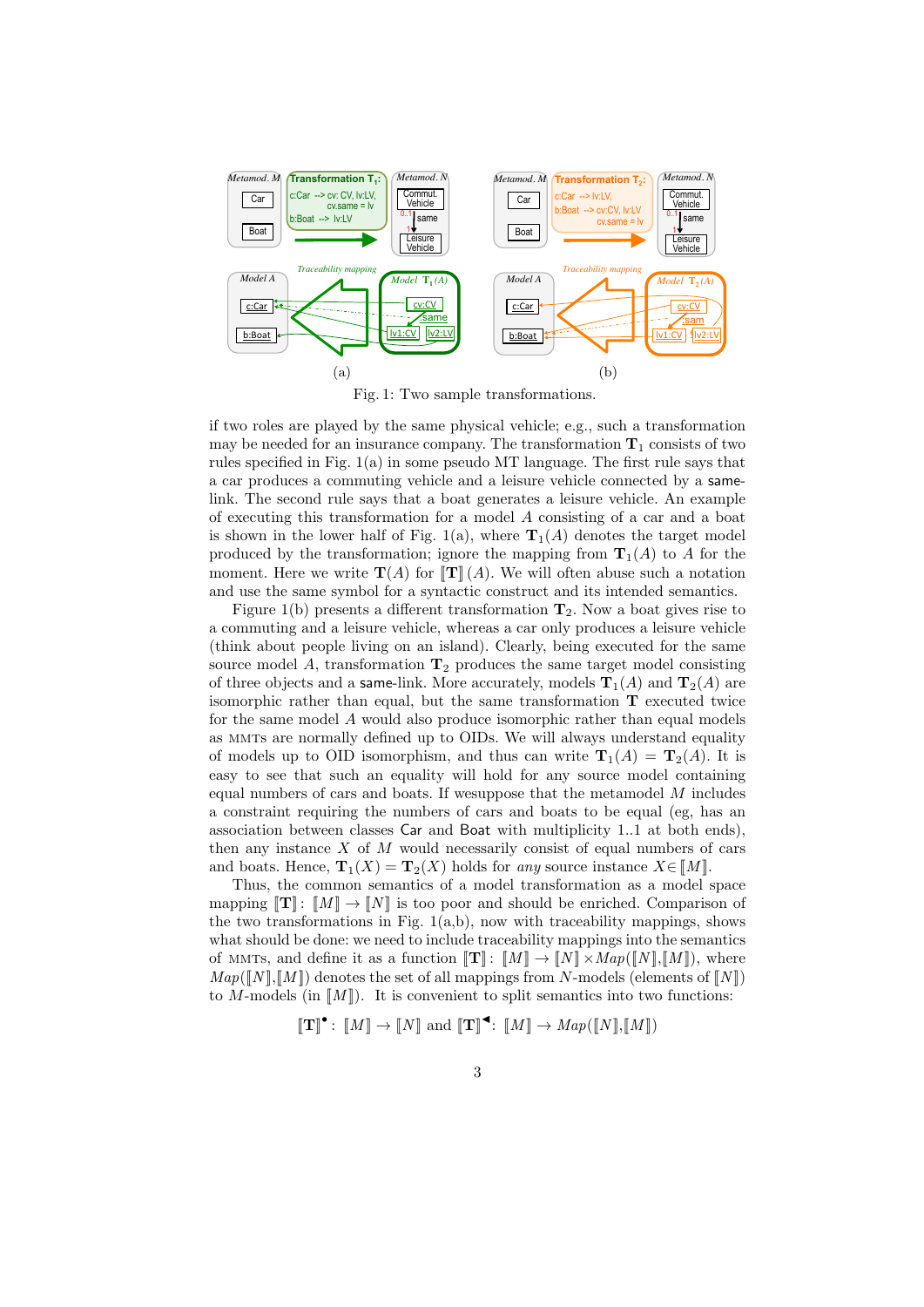such that for any source model A, mapping  $[\![\mathbf{T}]\!]^{\blacktriangleleft}(A)$  is directed from model  $\llbracket \mathbf{T} \rrbracket^{\bullet}(A)$  to A (as suggested by the tringle superindex). Thus, what is missing in the common MMT-semantics is the mapping-valued function  $[\![T]\!]^{\blacktriangleleft}$ . Including this function into semantics has several important consequences discussed below. Below we will use a simplified notation with semantic double-brackets omitted.

#### 2.2 Traceability under the microscope

We discuss properties of traceability mappings: structure preservation, commuting with typing, and their span representation. As an example, we use transformation  $T_1$  from Fig. 1(a), but denote it by  $T$  to avoid excessive indexing.

2.2.1 Structure preservation. A mapping is a collection of directed links that is compatible with models' structure. If models are graphs, then their graph structure, i.e., the incidence of nodes and edges, should be respected. Consider, e.g., the lower mapping  $\mathbf{T}^{\blacktriangleleft}(A)$  in



Fig. 2: Meta-traceability

Fig. 2, which reproduces the respective traceability mapping in Fig.  $1(a)$ . The dashed link from edge same to node  $c$ :Car in this mapping actually denotes a link targeted at the *identity* loop of the node  $c$ , which relates  $c$  to itself. Such loops can be added to every graph node, and when we draw a link from an arrow to a node, it is just a syntactic sugar to specify a link targeted at the node's identity loop. With this reservation, it is seen that both traceability mappings in Fig. 1 are correct graph morphisms, which map nodes to nodes and edges to edges so that the incidence between nodes and edges is preserved.

2.2.2 Meta-traceability and commutativity. Another important condition to be respected is compatibility of links between model elements with relationships between metamodel elements established by the transformation definition. To explicate the latter, we need *meta-traceability* links between metamodels as shown in the upper half of Fig. 2. The mapping  $T$  consists of four links  $mtr_i$  $(i = 1, 12, 2, 3)$  "tracing" the origin of the target metamodel elements according to the (green) transformation definition in Fig.  $1(a)$ : commuting vehicles appear from cars (rule 1) and only from cars (neither of the other rules produce commuting vehicles), and leisure vehicles appear either from cars (rule 1) or boats (rule 2). The dashed link to Car again denotes a formal link from edge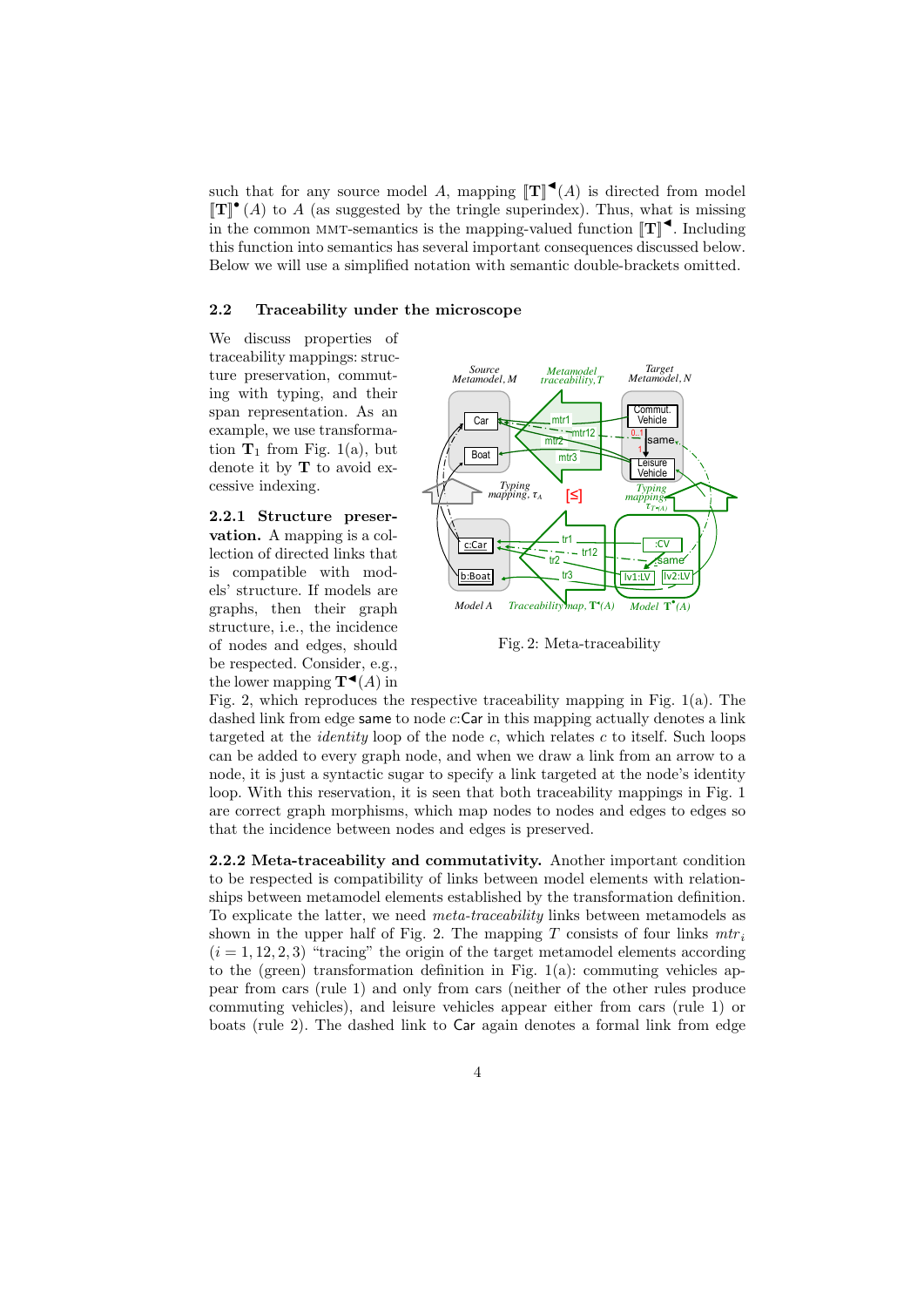same to not-shown identity loop link from Car to Car, and encodes the clause in rule 1 that a same-link appears when a car generates both a commuting and leisure vehicle. Thus, the upper three meta-links in mapping  $T$  "trace" rule 1 in transformation  $\mathbf T,$  and the lower link "traces" rule 2.

Now recall that a model A is actually a pair  $(D_A, \tau_A)$  with  $D_A$  the model's datagraph, and  $\tau_A: D_A \to M$  a typing mapping. By a common abuse of notation, we denote the datagraph by the same letter  $A$  as the entire model. In Fig. 2, two typing mappings (two vertical block-arrows) and two traceability mappings (two horizontal block-arrows) form a square, and this square is *semi-commutative* in the sense that the following two conditions hold. First, each of the four paths from  $\mathbf{T}^{\bullet}(A)$  to A (via traceability links  $tr_i$ ) to M (via A's type links) can be matched by a same-source-same-target path from  $\mathbf{T}^{\bullet}(A)$  to N (via type links) to  $M$  (via meta-traceability links  $mtr_i$ ). Second, there is an upper path without match, namely, the path from object  $lv1\in T^{\bullet}(A)$  to class LeisureVehicle to class Boat (hence the  $\leq$  symbol denoting this property of the square diagram). As commutativity rather than semi-commutativity is an important ingredient of the mapping machinery, we need to fix the commutativity violation. The next sections shows how to do it.

2.2.3 Traceability mappings via spans. As traceability links are fundamental, we reify them as model elements, and collect these elements in model  $|T|$  in the upper part of Fig. 3. Three nodes in this model reify links  $mtr_{1,2,3}$  between nodes in the metamodels (see Fig. 2), and the arrow in  $|T|$  reifies the (dashed) link  $tr_{12}$  between arrows in the metamodels (recall that the actual target of this link is the identity loop of the targte node). In this way we build a metamodel |T| consisting of three classes and one association. The special nature of  $|T|$ 's elements (which are, in fact, links) is encoded by mapping each element to its ends in metamodels  $M$  and  $N$ . These secondary links form totally-defined single-valued mappings  $T_M: M \leftarrow |T|$  and  $T_N: |T| \rightarrow N$  so that we replaced a many-to-many mapping  $T$  by a pair of single-valued (many-to-one) mappings. Working with single-valued mappings is usually much simpler technically, and below we will see that it allows us to fix commutativity.

The triple  $T = (T_M, |T|, T_N)$  is called a span with the head  $|T|$ , and legs  $T_M$ and  $T_N$ . We will call the first leg in the triple the *source* leg, and the second one the *target* leg. Thus, span  $T$  in Fig. 3 encodes mapping  $T$  in Fig. 2 (and they are thus denoted by the same letter). We will also use the same letter for the head of the span to reduce the number of symbols in our formulas. Note that the head of the span is a graph (because mapping  $T$  is a graph mapping), and its legs are correct graph morphisms. This is an accurate formalization of the structure preservation property discussed in Sect. 2.2.1.

The reification procedure applied to mapping  $\mathbf{T}^{\blacktriangleleft}(A)$  (Fig. 2) provides the span shown in the lower part of Fig. 3. We denote its head by  $T_M^{\bullet}(A)$  rather than by  $\mathbf{T}^{\blacktriangleleft}(A)$ , as in the next subsection we will show how this model (and mapping  $\mathbf{T}_{M}^{\blacktriangleleft}$  can be computed from the left half of the upper span and model A, and by the same reason, these elements are blank (and blue with a color display) rather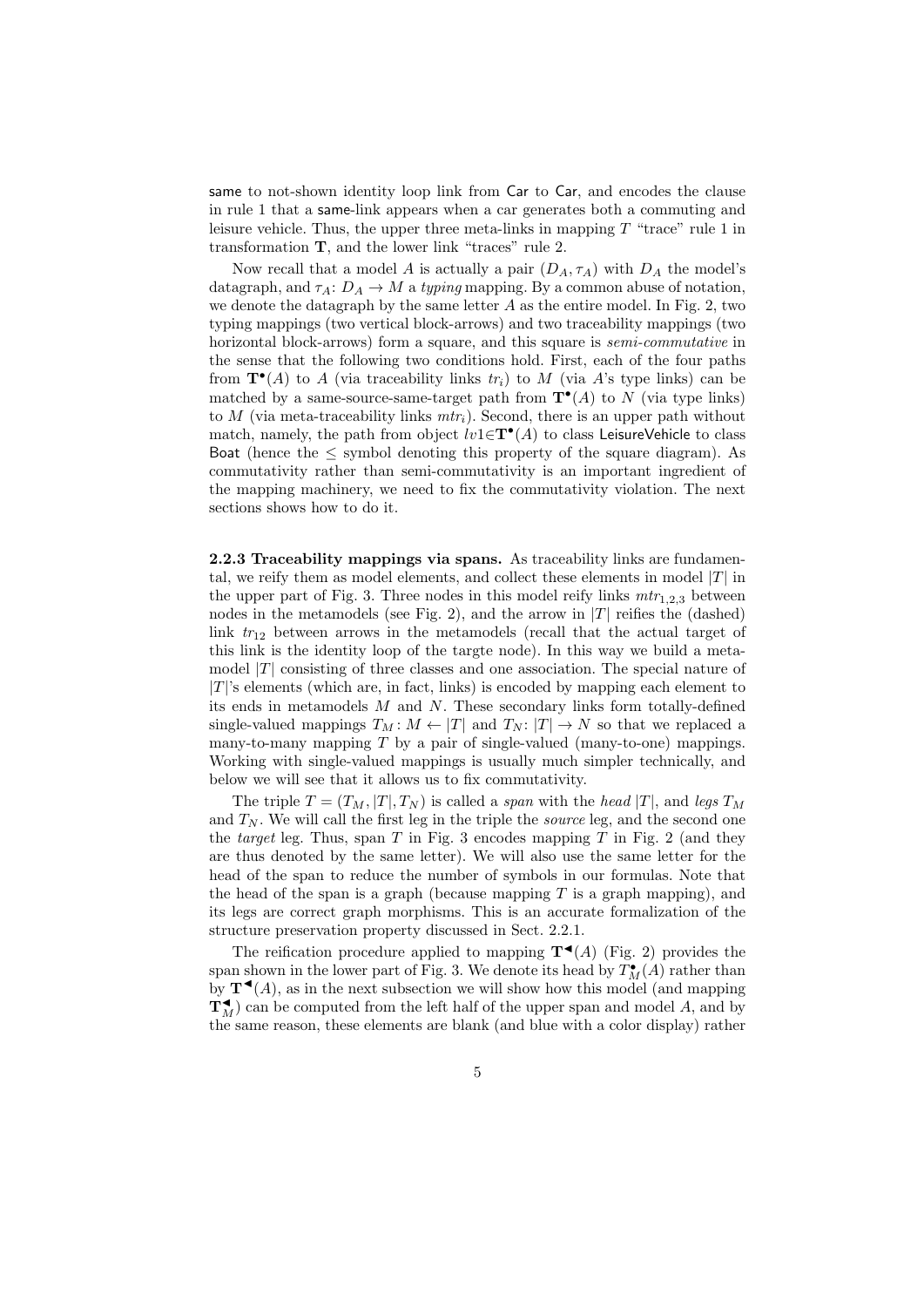than shaded (and black)—ignore these details for a moment. We also omitted all vertical links constituting typong mappings (shown by vertical block arrows).

Since in contrast to mapping T, mapping  $\mathbf{T}^{\blacktriangleleft}(A)$  in Fig. 2 is many-to-one, the right leg of the span is an isomorphism (of graphs), which we show as a blockrectangle rather than a block-arrow (actually we could identify the two models). Now it is easy to check commutativity of the two square diagrams, which is recorded by markers [=] at their centers. Commuting makes it possible to type elements in model  $|\mathbf{T}^{\blacktriangleleft}(A)|$ (i.e., traceability links) by elements in model  $|T|$  (i.e., meta-traceability links), and ensures that typing is a correct graph morphism. We have thus obtained an accu-



Fig. 3: Meta-traceability via spans

rate formal specification of mutually consistent traceability mappings.

Span  $T$  (the upper half of Fig. 3) is presented in Fig. 4 in a MOFlike way via metamodeling. In these terms, metatraceability links are classifiers for model traceability links, and commutativity conditions in Fig. 3 provide consistency of traceability links' classification with model elements' classification.



#### 2.3 Meta-traceability links can be executed!

A somewhat surprising observation we can make now is that the meta-traceability mapping can actually replace the transformation definition T: by applying two standard categorical operations to the span  $T$  and the typing mapping of model A, we can produce model  $\mathbf{T}^{\bullet}(A)$  (together with its typing) and the traceability mapping  $\mathbf{T}^{\blacktriangleleft}(A)$  in a fully mechanized way.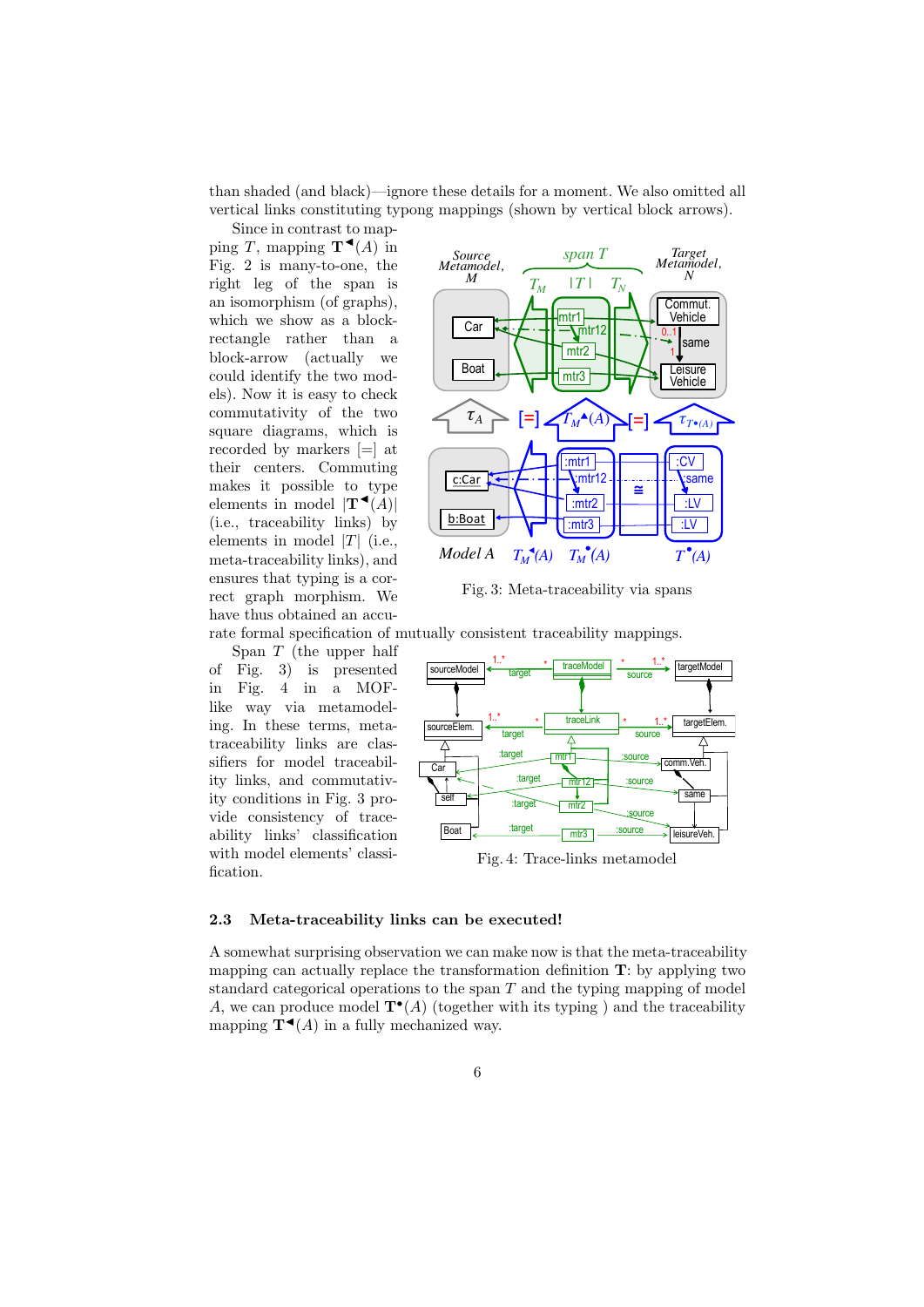The first operation is called (in categorical jargon) pull-back (PB). Its takes as its input two graph mappings with a common target,  $T_M$  and  $\tau_A$  (such configuration is called a cospan), and outputs a span of graph mapping shown in Fig. 3 blank and blue (to recall the mechanic nature of the operation) so that the entire square diagram is commutative. The PB works as follows. For any pair of elements  $a \in A$  and  $n \in N$  such that there is an element  $m \in M$  together with a pair of links  $(\ell_1, \ell_2)$  targeted at it,  $\ell_1: a \to m$  in mapping  $\tau_A$  and  $\ell_2: m \leftarrow n$  in mapping  $T_M$ , an object  $(a, n)$  is created together with *projection* links to a and n. All such pairs  $(a, n)$  together with projection links to N make a model  $T_M^{\bullet}(A)$ (whose typing mapping is denoted by  $T_M^{\blacktriangle}(A)$  – note the tringle pointing upward), and projection links to A constitute its traceability mapping  $T_M^{\blacktriangleleft}(A)$ . The entire operation can be seen as  $p$ ulling the model  $A$  together with its typing mapping back along mapping  $T_M$ , hence, the name PB. Note that commutativity of the left square now becomes the very essence of the transformation: we build model  $T_M^{\bullet}(A)$  and its traceability mapping in such a way that commutativity holds. Moreover, we make this model the maximal model that respect commutativity by collecting in  $T_M^{\bullet}(A)$  all pairs  $(a, n)$  that respect commutativity. For example, if model A would have three cars and boats, model  $T_M^{\bullet}(A)$  would have three commuting and five leisure vehicles with three same-links.

The second operation is fairly easy: we sequentially compose mappings  $T_M^{\blacktriangle}(A)$ and  $T_N$  by composing their links, and obtain a mapping  $T_M^{\bullet}(A) \to N$  that provides graph  $T_M^{\bullet}(A)$  with typing over N. We will denote the model whose datagraph is  $T_M^{\bullet}(A)$  (or its isomorphic copy up to OIDs) and typing map is composition  $T_M^{\mathbf{A}}(A);T_N$  by  $T^{\bullet}(A)$ . The right square in Fig. 3 illustrates this specification. It is now seen that PB followed by composition produce exactly the same model as rule-based definition  $T_1$  in Fig. 1(a), and the span with head  $T_M^{\bullet}(A)$  is exactly the reified traceability mapping  $\mathbf{T}_1^{\bullet}(A)$  from Fig. 1(a).

### 3 Transformations via mappings and queries

Pulling a source model  $A$  back along a meta-traceability mapping  $T$  as described above covers a useful but not too wide class of transformations; more complex transformations need a more expressive mechanism. In [5,10], it was proposed to separate an MT into two parts: first, a complex computation over the source model is encoded by a query against the source metamodel, and then the result is relabeled (with, perhaps, multiplication) by the target metamodel according to the meta-traceability mapping.

We will illustrate how the machinery works by encoding the same transformation  $\mathbf T$  by a different type of meta-traceability mapping employing queries against the source metamodel as shown in Fig. 5. The first basic idea of the transformation—creation of commuting vehicles by cars only—is encoded by direct linking class Commut.Vehicle to class Car as we did before. The second idea—creation of leisure vehicles by both cars and boats—is now encoded in two steps. First, we augment the source metamodel M with a derived class  $Car +$ Boat computed by applying the operation (query) of taking the disjoint union of two classes; we denote the augmented metamodel by  $Q(M)$  with  $Q$  referring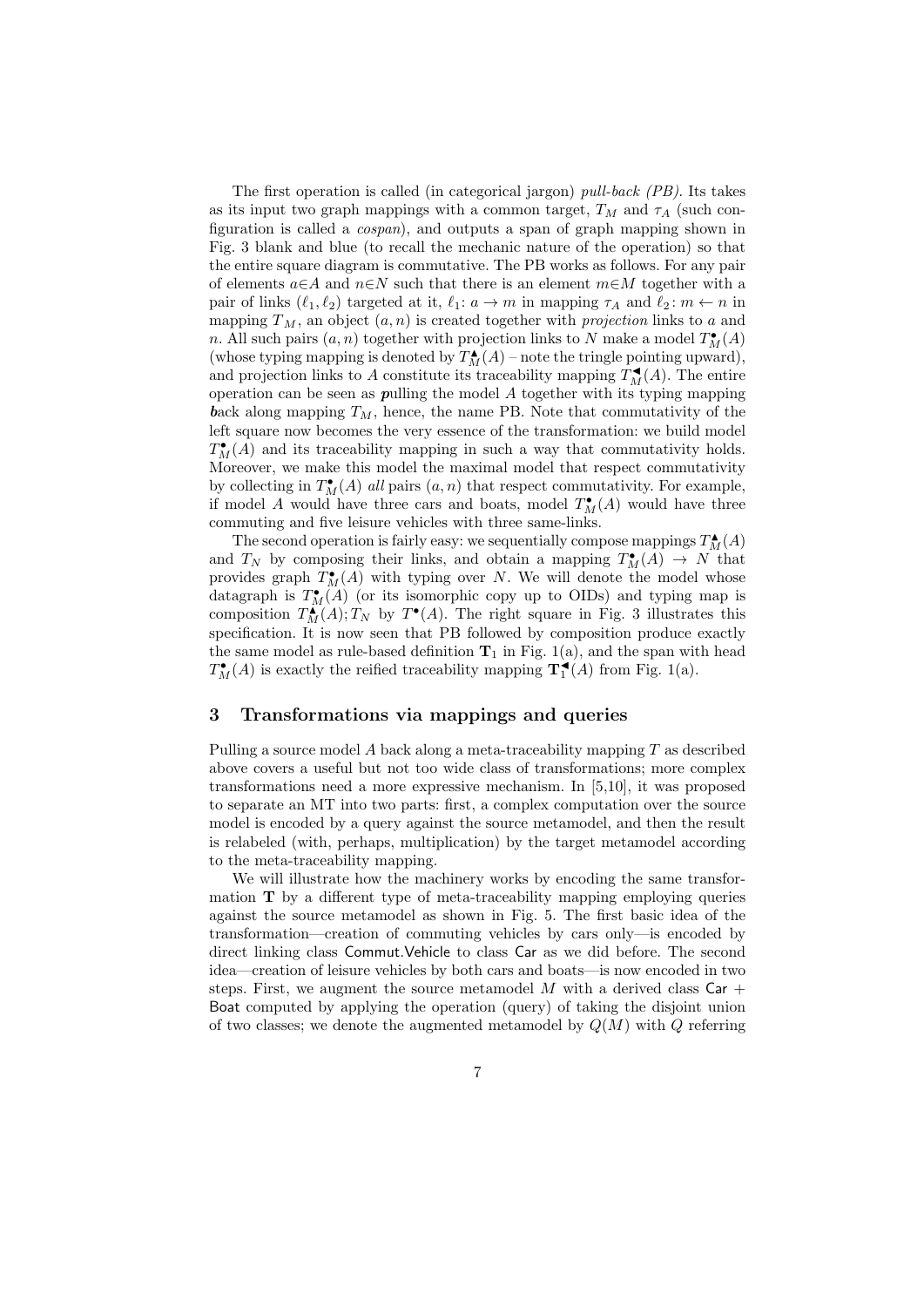to the query (or a set of queries) used for augmentation. Second, we link class LeisureVehicle to the derived class  $Car + Boat$ , and association same in metamodel N is linked to its counterpart in metamodel  $Q(M)$ , as shown in Fig. 5.

All links have a clear semantic meaning: given a link *qmtr* from an element n of N to an element m on  $Q(M)$ , we declare that n is to be instantiated exactly as  $m$  is instantiated, that is, for any model  $A$ , every element instantiating m in A or  $Q(A)$  (see below), generates an element instantiating n in  $T_1^{\bullet}(A)$ . Note also that the mapping is of one-to-one type: two classes responsible for LeisureVehiclegeneration now contribute to a single query, and two respective links ( $mtr2$  and  $mtr3$  in Fig. 2) are replaced by one link  $qmtr2$  into the query.

Execution of the transformation for a model A also goes in two steps. First, the query used in the mapping definition is executed for the model. In our example, we take the disjoint union of Car and Boat instantiations in  $A$ , i.e., the set  ${c', b'}.$  A reasonable implementation would add a new type  $Car +$  Boat to the same object  $c$  rather than creating a new object  $c'$ , but the pair  $(c, Car)$  is still different from pair  $(c, Car +Boat)$ . Thus, it may happen that



Fig. 5: Meta-traceability via queries

 $c' = c$  and  $b' = b$ , but this is just a special case of a general pattern presented in Fig. 5. Second, objects  $c, c', b'$  are retyped according to the respective meta-traceability links  $qmtr_1$  (for c) and  $qmtr_2$  (for c' and b'). The link cc' is also retyped along the link qmtr12.

Thus, a model transformation definition is divided into two parts: finding a query (or a set of queries)  $Q$  against the source metamodel  $M$ , which captures the computationally non-trivial part of the transformation, and then mapping the target metamodel into the augmentation  $Q(M)$ , which shows how the results of the computation are to be retyped into the target metamodel. The second part can capture some simple computations like multiplication of objects (which often appears in MMT), but not more. In contrast, with a broad understanding of queries as general operations, the first part is Turing complete with the only reservation that all result of the computation must have new types (which distinguishes queries from updates).

A formal abstraction of the example is described in Fig. 6(a). A model transformation is considered to be a pair  $T = (Q_T, m_T)$  with  $Q_T$  a query against the source metamodel M and  $m_T: Q_T(M) \leftarrow N$  a mapping from the target metamodel  $N$  to model  $M$  augmented with derived elements specified by the query. Formally, we have an inclusion  $\eta_T: M \hookrightarrow Q_T(M)$ . Note that construct  $Q_T$  is a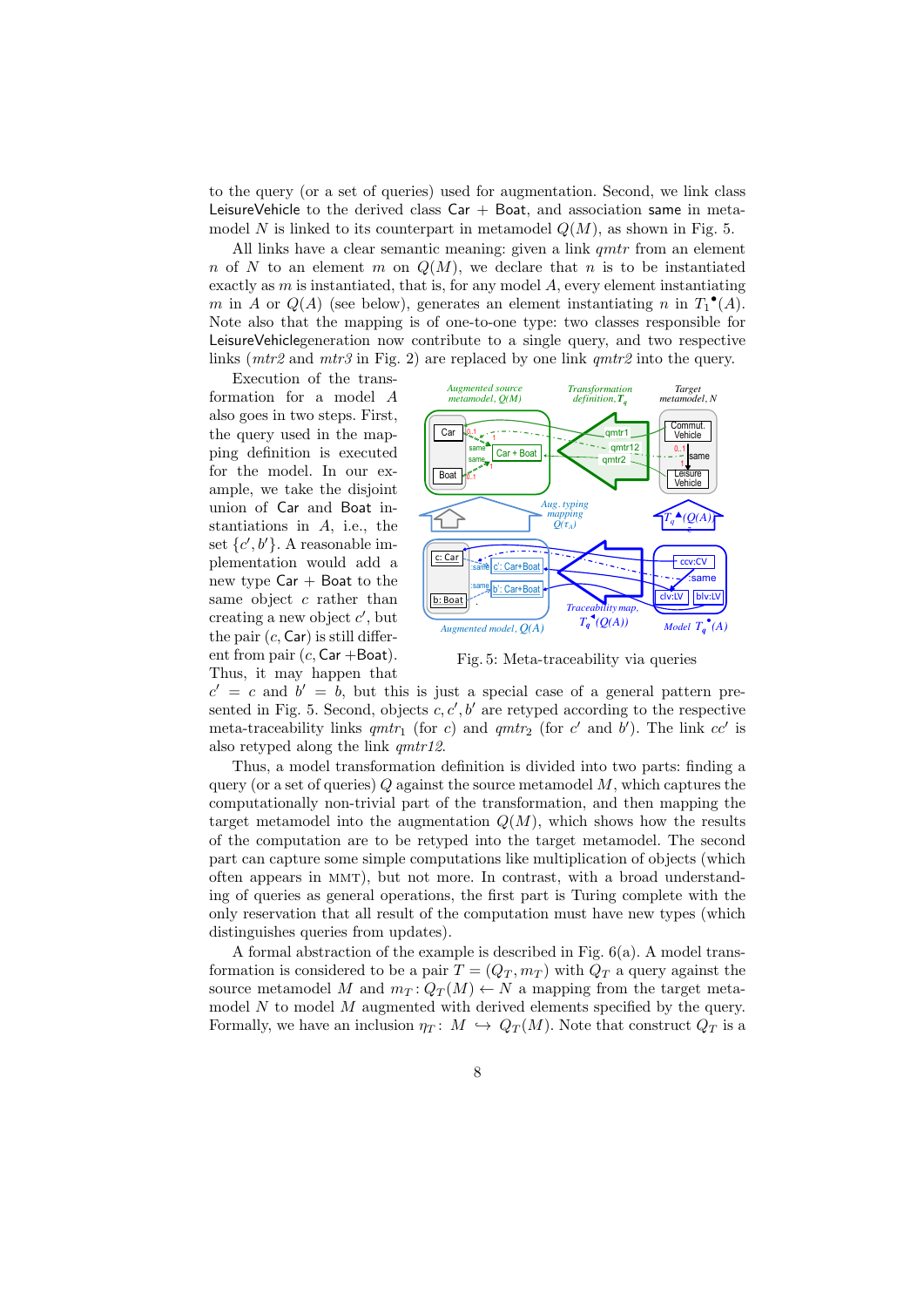

Fig. 6: Execution of meta-traceability mappings. Derived elements are blank.

query *definition*, which can be executed for any data conforming to schema  $M$ , i.e., for any model properly typed over the metamodel M. Execution is modeled by an operation  $qEx$ e, which for a given query  $Q_T$  and model A produces an augmented model  $Q_T(A)^4$  properly typed over the augmented metamodel by an augmented typing mapping  $Q_T(\tau_A)$ . To complete the transformation, the result of the query is retyped according to the mapping  $m<sub>T</sub>$  (retyping is given by pulling back the augmented typing mapping as discussed above). In Fig. 6(b), an abstract view of Fig.  $6(a)$  is presented, in which the upper double arrow encodes the sequential composition of the two upper arrows in diagram (a), and operation trExe of transformation execution is a composition of two operations in diagram (a). Paper [6] presents an accurate categorical formalization of this construction by modeling the query language as a monad and the transformation definition mapping  $T$  as a Kleisli mapping over this monad. We do not need formal details in this paper, but we will use the term Kleisli mapping to refer to mappings such as  $m_T: Q_T(M) \leftarrow N$ . By an abuse of notation, we will often use the same symbol  $T$  for both transformation  $T$  and its mapping  $m_T$ .

### 4 An Algebra for model transformations

Mappings have a dual nature. As sets of links, mappings are amenable to Boolean operations (union, intersection, difference). As sets of directed link, mappings can be sequentially composed in the associative way. Hence, representing a model transformation by a mapping allows us to build an algebra of useful operations over model transformations. For example, Boolean operations allow for reuse, and sequential composition establishes a mathematical approach to model transformation chaining. In this section, we briefly and informally consider, first, Boolean operations, and then sequential composition.

#### 4.1 Boolean operations for model transformations

Consider our two transformations,  $T_1$  and  $T_2$ , each consisting of two rules, described in Fig. 1(a,b). Although rules are related, they are all different, and, formally speaking, for model transformation understood as sets of rules, we have  $T_1 \cap T_2 = \emptyset$ . Hence, specifying commonalities and differences between transformations needs going inside the rules and working on a finer granularity level,

<sup>&</sup>lt;sup>4</sup>We should write  $\llbracket Q_T \rrbracket(A)$  but we again use the same symbol for both syntactic and semantic constructs.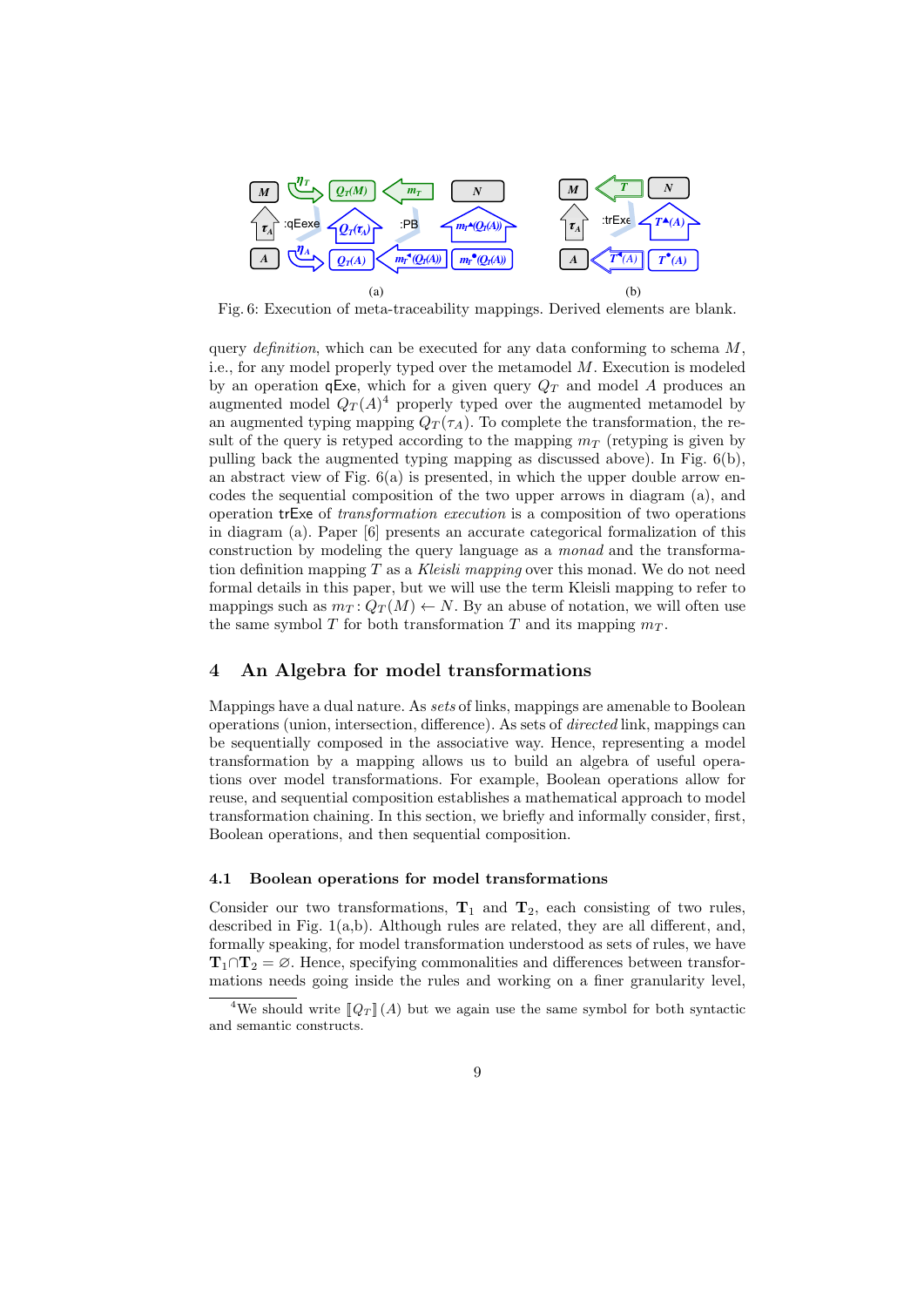

Fig. 7: BA for traceability mappings

which may be not easy for complex rules. In contrast, encoding transformation definitions by mappings, i.e., sets of (meta) links, makes them well amenable to the variability analysis.

Mappings  $T_{1,2}$  encoding transformations  $\mathbf{T}_{1,2}$  resp. are shown in Fig. 7 (colored green and resp. orange with a color display). Each mapping consists of three links, and one link (double-lined and brown) is shared. This link constitutes the intersection mapping, whose domain consists of the only class LeisureVehicle (in the categorical jargon, this mapping is called the *equalizer* of  $T_1$  and  $T_2$ ). Thus,  $T_{1\wedge2} = T_1 \cap T_2 = \{mtr2\}$ . We can also merge  $T_1$  and  $T_2$  into mapping  $T_{1\vee 2} = T_1 \cup T_2$  consisting of five links. It is easy to see that for our example, execution of mappings via pullbacks is compatible with these operations so that  $T_{1}^{\blacktriangleleft}$  $T_{1\wedge 2}^{\blacktriangleleft}(A) = T_{1}^{\blacktriangleleft}$  $\mathbf{I}(A) \cap T_2$  $T_2(A)$  and  $T_1$  $T_{1\vee2}^{\blacktriangleleft}(A) = T_{1}^{\blacktriangleleft}$  $\mathbf{I}(A) \cup T_2^{\blacktriangleleft}$  $\triangleleft(A)$ ; particularly  $T_{1\wedge2}^{\bullet}(A) = T_{1}^{\bullet}(A) \cap T_{2}^{\bullet}(A)$  and  $T_{1\vee2}^{\bullet}(A) = T_{1}^{\bullet}(A) \cup T_{2}^{\bullet}(A)$  (note the boot-like shapes of  $T^{\bullet}_{i}(A)$   $(i = 1, 2)$  and their intersection consisting of two objects).

The simple and appealing algebraic picture described above does not hold if transformations are seen as sets of rules as described in Fig. 1: then, as mentioned,  $T_1 \cap T_2 = \emptyset$ , and transformation  $T_1 \cup T_2$  would translate model A into a model consisting of six rather than four objects (consider disjoint union of model  $\mathbf{T}_1(A)$  and  $\mathbf{T}_2(A)$  presented in Fig. 1(a,b)), which seems not well matching the intuition of how the merged transformation should work. Indeed, the two transformations differ in how commuting vehicles are generated, but agree on leisure vehicles. This agreement is exactly captured by shared link  $mtr2$  in mappings  $T_{1,2}$ , but is not taken into account in  $\mathbf{T}_1 \cup \mathbf{T}_2$ .

Nevertheless, suppose we still want to merge the two transformations in a disjoint way so that the merged transformation would produce a six element model from model A. We can do it with the mapping representation as well by defining a new mapping  $T_{1+2}$  via disjoint union  $T_1 + T_2$ , in which link  $mtr2$ is repeated twice: imagine a version of Fig. 7, in which one copy of link mtr2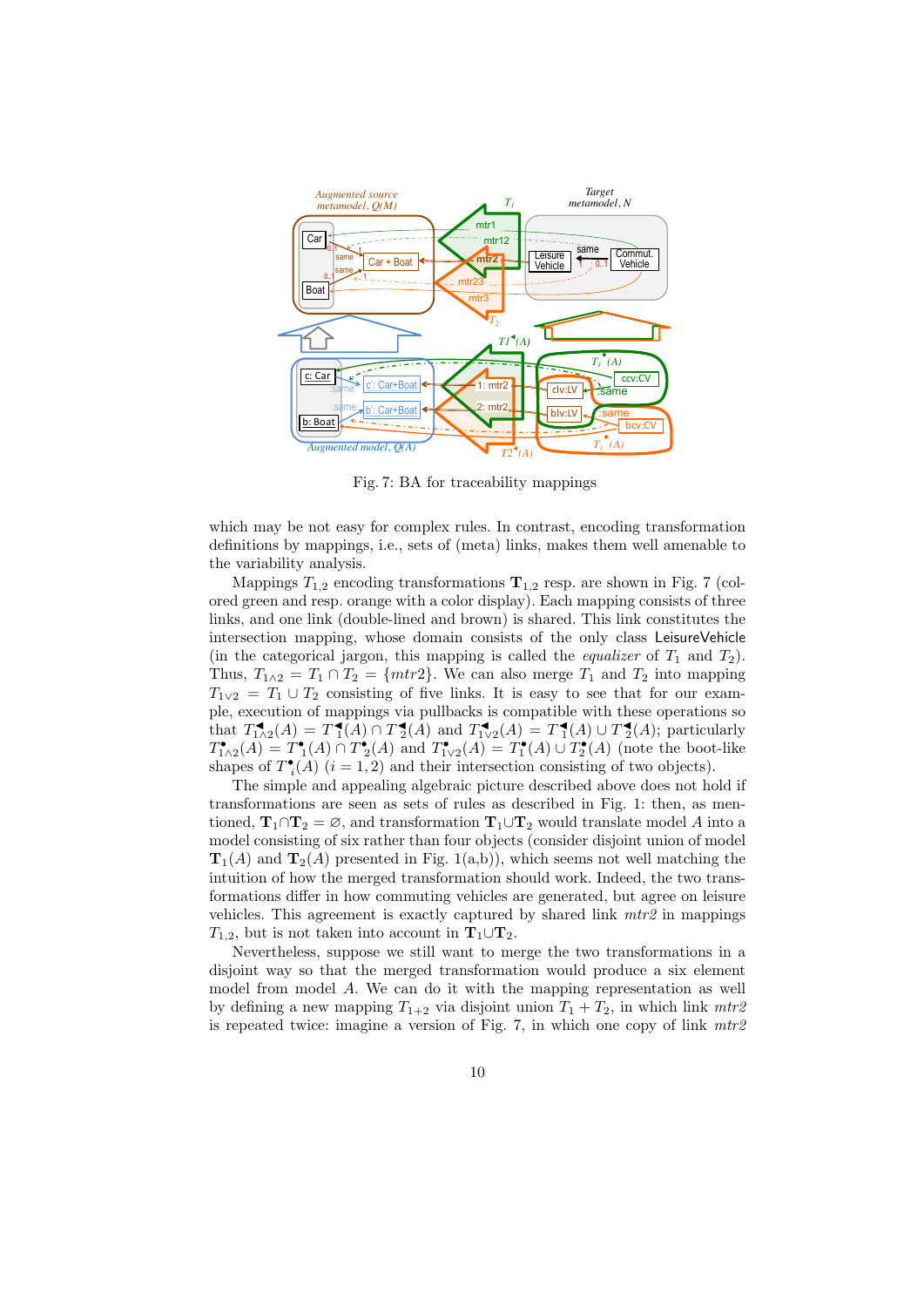belongs to mapping  $T_1$ , and the other copy belongs to  $T_2$ . It is easy to check that PB applied to mappings  $Q(\tau_A)$  and  $T_{1+2}$  would result in the disjoint union of models  $\mathbf{T}_1^{\bullet}(A)$  and  $\mathbf{T}_2^{\bullet}(A)$  with the respective disjoint union of their traceability mappings (see Fig. 1) as required. Thus,  $(T_1 + T_2)^{\bullet}(A) = T_1^{\bullet}(A) + T_1^{\bullet}(A)$  and  $(T_1 + T_2)^{\blacktriangleleft}(A) = T_1^{\blacktriangleleft}$  $T_1^{\blacktriangleleft}(A) + T_1^{\blacktriangleleft}$  $\mathbb{T}^{\blacktriangleleft}(A)$ , and our traceability execution procedure is compatible with disjoint union as well.

#### 4.2 Sequential composition of model transformations

Suppose that transformation  $T_1$  is followed by a transformation  $T_3$  from metamodel N to metamodel O consisting of the only class Vehicle (Fig. 8). This transformation is defined by two rules: every object of class Commut.Vehicle generates a Vehicle-object, and every LeisureVehicle-object generates a Vehicle-object too. Mapping  $T_3$  encoding this transformation would consist of the only link mapping class Vehicle to the disjoint union of Commut.Vehicle and LeisureVehicle . To chain the transformations, we need to compose mappings  $T_3$  and  $T_1$  but they are not composable: mapping  $T_1$  is not defined for the target class of mapping  $T_3$ .

The problem can be fixed if we apply the query  $Q_3$  to the augmented metamodel  $Q_1(M)$  by replacing arguments of  $Q_3$  (classes Commut.Vehicle and Leisure-Vehicle) by their images in  $Q_1(M)$  along mapping  $T_1$  as shown in the figure. In this way, mapping  $T_1$  can be homomorphically extended to mapping  $Q_3(T_1)$ , and now mappings  $T_3$  and  $Q_3(T_1)$  can be composed. The lower part of Fig. 8 is a "link-full" demonstration that the consecutive composition of two executions is equal to the execution of the composed mapping:

$$
T_3^{\bullet}(T_1^{\bullet}(A)) = (T_3 \circ T_1)^{\bullet}(A) \text{ and } T_3^{\bullet}(T_1^{\bullet}(A)) = (T_3 \circ T_1)^{\bullet}(A),
$$



Fig. 8: Model chaining via mapping composition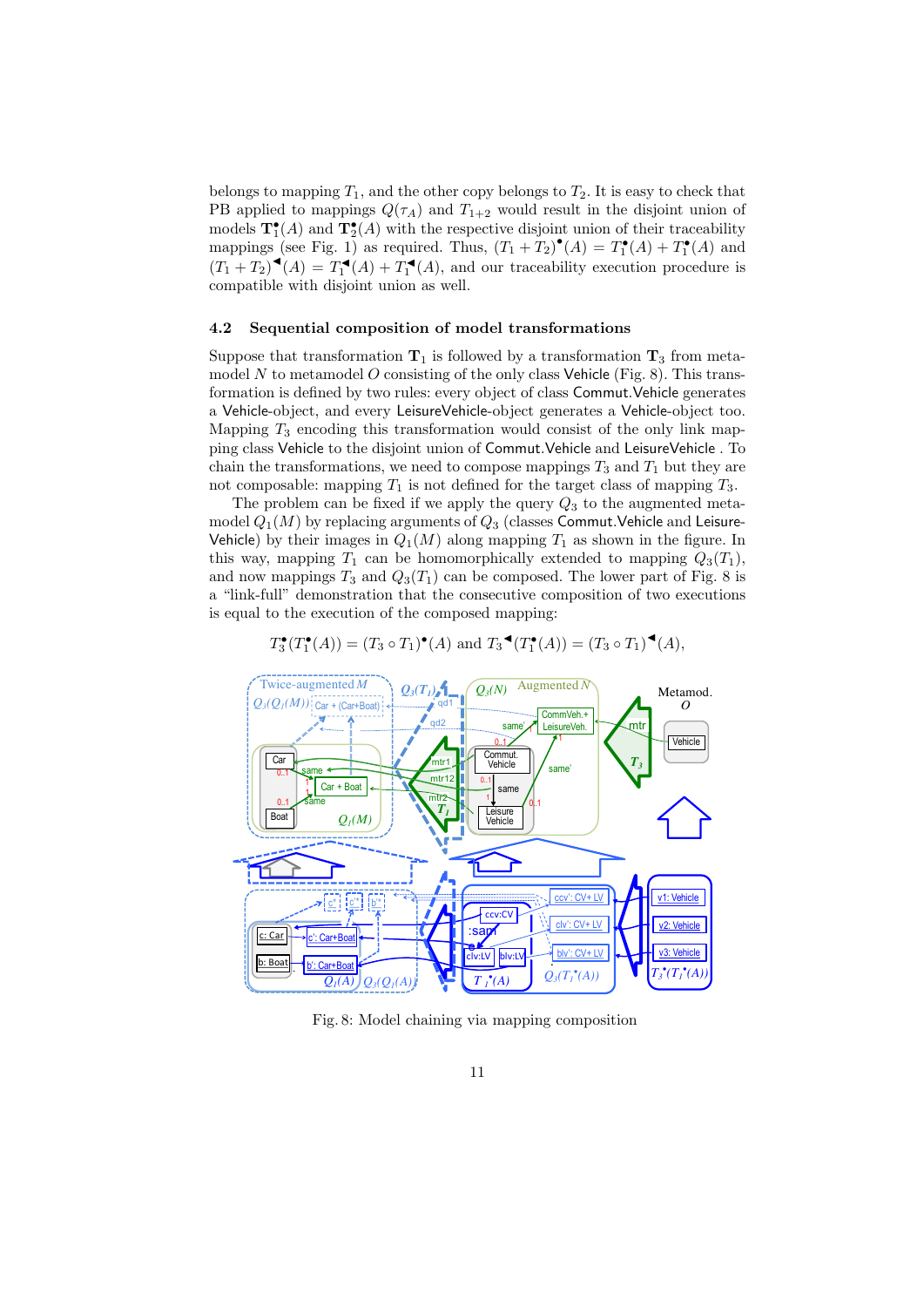where  $\circ$  denotes sequential mapping composition. In fact, the case is nothing but an instance of the well known construction of query substitution and view compositionality: a view of a view is a view of the very first source.

## 5 From rule-based mmt to Kleisli mappings (and back)

General landscape. Rule-based programs such as in ATL or ETL are good for effective execution of mmts, but their analysis and manipulation may be difficult. For example, it is not easy to say whether the result of transformation always satisfies the constraints of the target metamodel, and chaining rule-based transformations is difficult too. The Kleisli mapping encoding of mmts can help by providing a more abstract view that may be better amenable for some analyses and operations. For instance, it was shown in [9] the Kleisli mapping encoding converts the target metamodel conformance into to a well-known logical problem of whether a formula is entailed by a theory, for which a standard theorem prover or a model checker could be applied. To perform such logical analyses, we need a translating procedure tl2km:  $TL \rightarrow KM_{QL}$ , where TL denotes the set of programs written in the rule-based language at hand, and  $KM_{\text{OL}}$  denotes the set of Kleisli mappings over some query language QL. Below we will omit the subindex QL.

To employ the KM approach for operations over rule-based transformations, we also need an inverse translation km2tl: TL  $\leftarrow$  KM. Suppose that  $\mathbf{T}_1: M \rightarrow N$ is a rule-based transformation that maps instances of metamodel  $M$  to instances of metamodel N, and  $\mathbf{T}_3: N \to O$  is another transformation that we want to chain with  $T_1$ . To do this, we translate both transformations to the respective Kleisli mappings  $T_1, T_3$ , then perform their sequential composition and obtain mapping  $TT = T_3 \circ T_1$  as it was explained in Sect. 4, and then translate the result back to TL obtaining a rule-based transformation  $T = km2t/(TT)$ , which is semantically equivalent to sequential composition of  $T_1$  and  $T_3$ . In a similar way, we can perform Boolean operations over rule-based parallel transformations  $\mathbf{T}_i: M \to N, i = 1, 2$  (see Sect. 4) and employ them, e.g., for reuse.

**Example.** Suppose we want to chain two ATL transformations:  $\mathbf{T}_1: M \to N$ and  $\mathbf{T}_3: N \to O$  specified in Listings 1.1 and 1.2 resp. The first one is an ATL encoding of transformation  $T_1$  in Fig. 1, and the second transformation, in fact, merges two classes in  $N$  into class Vehicle in  $O$ . To chain these transformations, we first encode them as Kleisli mappings as shown in Fig. 8. Then we compose

Listing 1.1:  $T_1$  expressed in ATL

8 }

 $12 \frac{1}{2}$ 

```
Listing 1.2: T_3 expressed in ATL
```

```
1 module T1 ;
2 create 0UT : N from IN : M :
3 rule car2vehicle {
      from c : M! Car<br>to cy : N! Com
             cv : N ! Commut V e h i c l e
 6 ( s a m e <− lv ) ,
7 lv : N ! L e i s u r e V e h i c l e
   rule boat 2 vehicle {
10 from b : M!Boat
11 to lv : N! Leisure Vehicle
                                                       1 module T3 ;
                                                        2 \text{ create } 0 \text{UT} : 0 \text{ from } \text{IN} : \text{N};3 ru le c o m m u t V e h i c l e 2 v e h i c l e {
                                                        4 from cv : N!CommutVehicle<br>5 to v : 0!Vehicle
                                                                       v : O! Vehicle
                                                        6 }
                                                       - ,<br>7 rule leisureVehicle2vehicle {
                                                       8 from lv : N!LeisureVehicle<br>9 to v : O!Vehicle
                                                                     v : O! Vehicle
                                                       10 }
```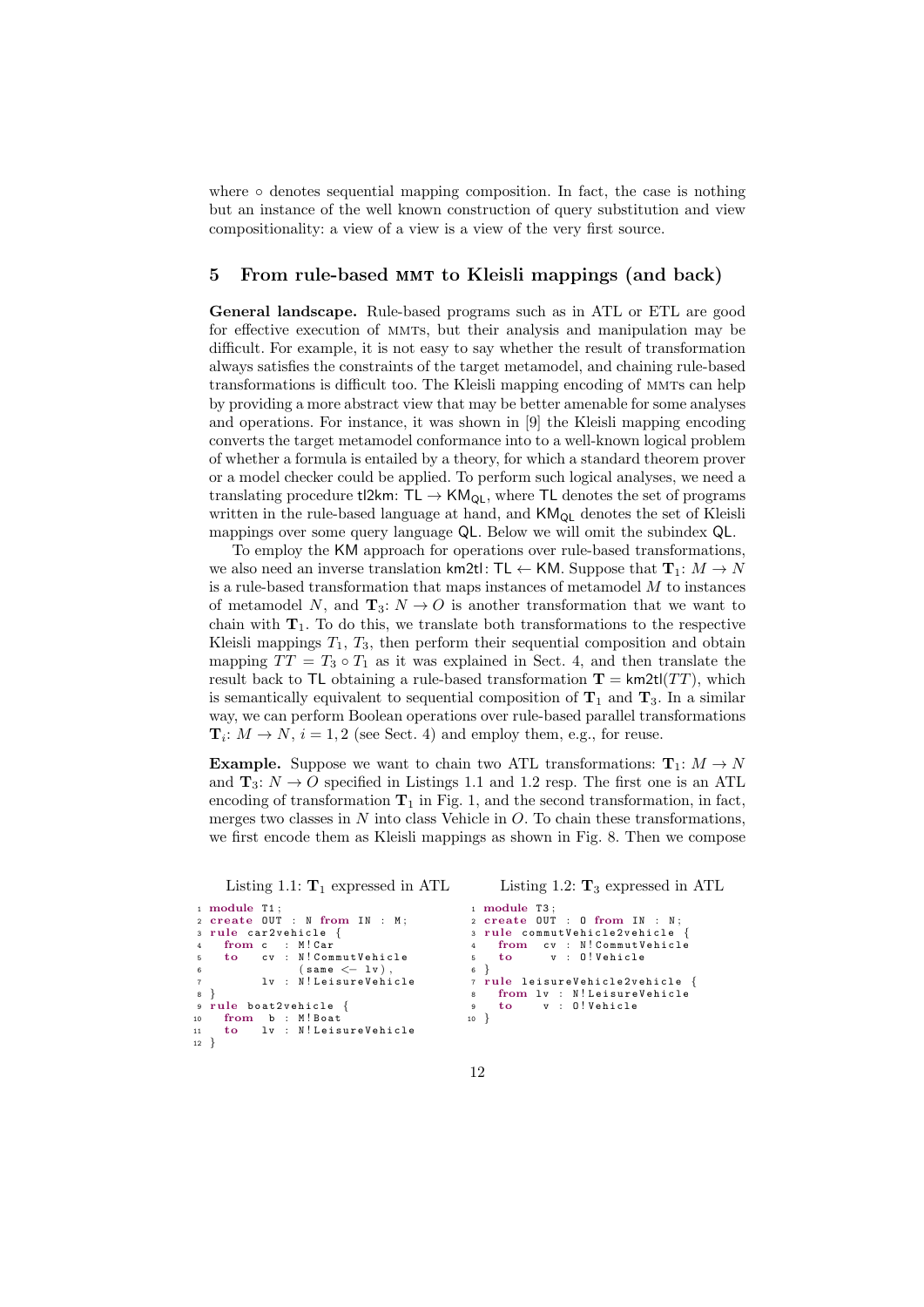```
Listing 1.3: Query QQ in ATL
1 module QQ ;
   create OUT : QQM from IN : M;
   rule car2carcarboat {
4 from c : M!Car
5 to qqc : QQM ! Car
\begin{array}{c} \text{6} \\ \text{6} \end{array} (same \langle -\text{ qqccb1} \rangle,
                    (same \langle qqccb2),
      qqccb1 : QQM ! CarCarBoat
9 q q c c b 2 : Q Q M ! C a r C a r B o a t
10 }
11 rule boat 2 carcarboat {<br>12 from b : M! Boat
     from b : M! Boat
                                                   13 to qqb : QQM!Boat
                                                   14 ( same \leftarrow qqccb ),<br>15 qqccb : QQM!CarCarBoat
                                                                      QQM ! CarCarBoat
                                                   16 }
                                                        Listing 1.4: Mapping m_{TT} in ATL
                                                   1 module mTT;
                                                   2 \text{ create } OUT : 0 \text{ from } IN : QQM;3 rule carcarboat 2 vehicle {
                                                    4 from ccb : QQM!CarCarBoat<br>5 to v : 0!Vehicle
                                                    5 to v : 0! Vehicle
                                                    6 }
```
them using query substitution as explained in Sect. 4.2, and let the resulting mapping be  $m_{TT}$ :  $QQ(M) \leftarrow O$ , where  $QQ(M) = Q_3(Q_1(M))$  is the composed query against metamodel M, which augments it with derived class  $Car + Car +$ Boat (see Fig. 8). Now we need to translate Kleisli mapping  $TT = (QQ, m_{TT})$ into an ATL transformation.

We do the inverse translation in two separate steps. First, we translate query  $QQ$  into an ATL module  $QQ$  as shown in Listing 1.3. Then we translate the mapping  $m_{TT}$ :  $QQ(M) \leftarrow O$  into an ATL module mTT as shown in Listing 1.4. The structure of these modules makes their chaining quite straightforward (in contrast to chaining the initial two transformation), and the result is shown in Listing 1.5. Of course, in our trivial example, chaining the initial modules is also easy, but even in moderately more complex cases, chaining ATL modules is difficult, whereas with the Kleisli mapping approach, all the complexity is managed via query substitution, while the final chaining of the query module QQ and the mapping module mTT remains simple (see Fig. 8).

Automatic translations  $TL \leftrightarrow KM$  and ATL. Finding general algorithms for automatization of both translations is a very non-trivial task because of the conceptual and technical differences between the two views of mmts. Particularly, the TL view is *elementwise*, ie, based on model elements, while the KM view is setwise as queries are typically formulated as operations over sets (cf. SQL). Bridging the gap is a challenge, and we have began to work in this direction for the case of ATL as a rule-based language. Below we argue why, we think, ATL should be sufficiently well-amenable for the  $TL \leftrightarrow KM$  translations.

In rule-based transformation languages, rules applied to different parts of the model may interact in complex ways. However, in ATL, inter-rule communication is specially constrained by specific properties of the language  $(cf. [3])$ , which make it suitable to express declarative metamodel mappings. Such properties

Listing 1.5:  $TT$  as an ATL transformation

```
1 module TT ;
2 \text{ create } OUT : 0 \text{ from } IN : M:
3 rule boat 2 vehicle {
4 from b: M!Boat<br>5 to v: N!Vehicle
6 }
                                                  7 rule car2vehicle {
                                                   8 from c : M!Car<br>9 to v1 : O!Vehicle
                                                  10 v2 : 0! Vehicle
                                                  11 }
```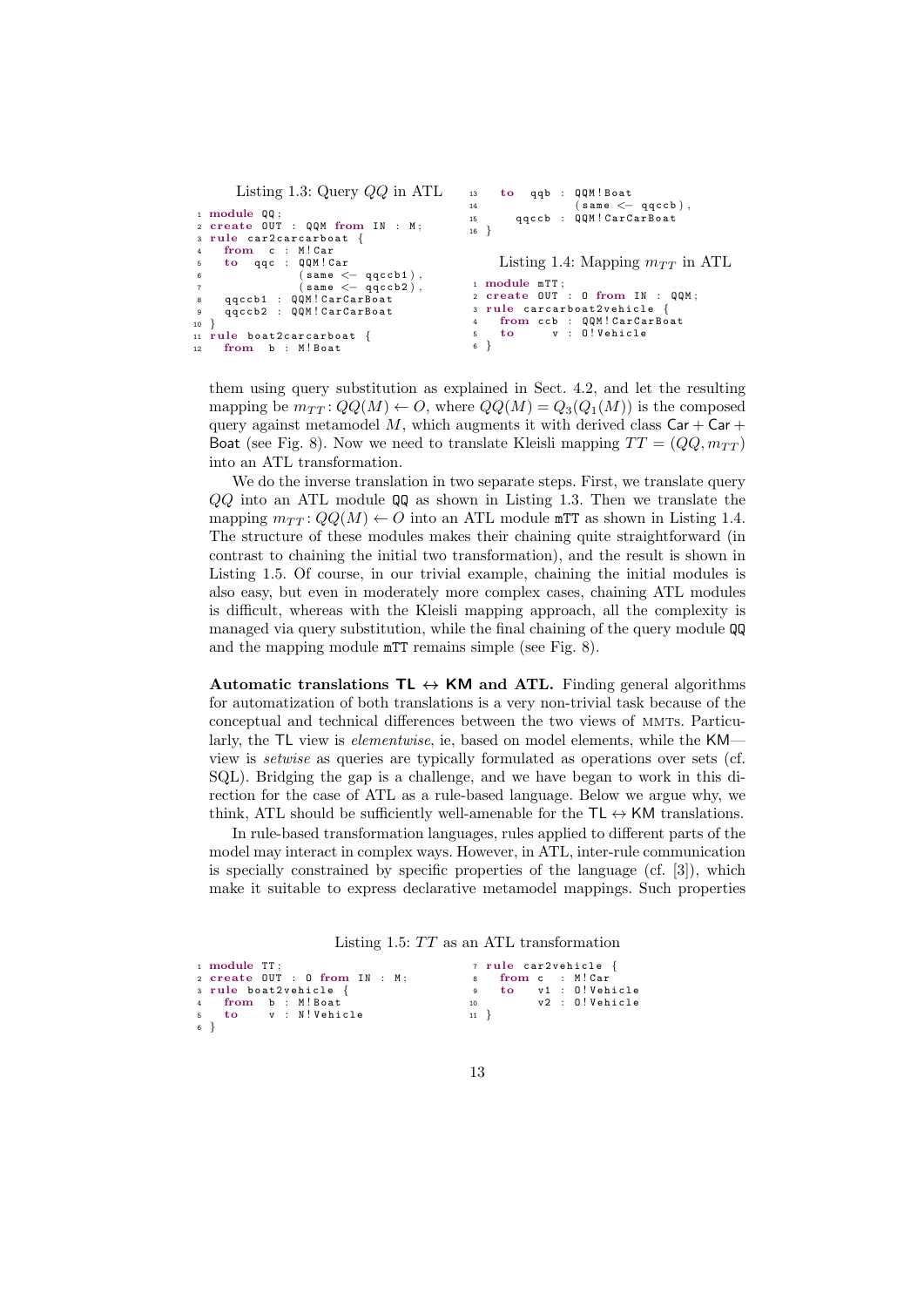are:  $(1)$  forbidden target navigation,  $(2)$  locality,  $(3)$  non-recursive rule application, and  $\overline{4}$  single assignment on target properties.

Owing these properties, a direct correspondence between a metamodel mapping and the ATL constructs can be defined as follows. A meta-traceability mapping can be completely described using a module in which every independent matched rule represents a meta-traceability link between two entities (e.g. classes) of the source and the target metamodels  $(1)$ . This is possible due to the fact that a matched rule is the only responsible of the computation of the elements it creates  $(2)$ , and model elements that are produced by ATL rules are not subject to further matches  $(3)$ . In such a matched rule, the source of the link is represented using the to block, and the target of the link is represented using the *from* block. On the other hand, in the case of *meta-traceability links* between two properties of the source and the target metamodel, the source of the link is represented by the property being initialised, and the target of the link is represented by the property on the source metamodel. This assignment is possible because ATL allows assigning the default target model element of another rule. In this case, meta-traceability links between two properties can only be defined in the rule that maps the owner of the property, since that rule is the only responsible of the initialisation of the attributes of the owner  $(2)$ , and the assignment of a single-valued property in a target model element happens only once in the transformation execution  $\overline{4}$ .

### 6 Related work

Traceability understood broadly is an enormous area [1,15], but in the present paper we consider its special sub-area connected with mmt, and especially using traceability mappings as transformation definitions.

Atlas Model Weaver was proposed in [4] as a means to facilitate transformation design. Weaving models (WMs) represent different kinds of relationships between model elements, and are comparable to the metamodel mappings considered in our paper. WMs are executed with higher-order transformations, which build an ATL transformation from a WM. However, WMs aim to manage MMT's complexity in a single step. Hence, as WMs cannot cope with all the semantics provided by general purpose transformation languages, they may produce incomplete ATL transformations that must be manually reviewed.

To provide a more structured framework to define executable mappings between metamodels, Wimmer et al. [19] propose a set of kernel operators, from which *composite mapping operators* are built. The building process is performed by connecting input and output ports. Executability of the composite complex mappings is achieved by extending the framework proposed in [4].

Since meta-traceability links provide limited semantics compared to generic mmt, and building rich mappings may imply complex meta-traceability links, a generic transformation algorithm is proposed in [7] to execute mapping models. This proposal uses simple mapping models to execute mmt putting the hard work in the execution of the algorithm. Any ambiguity caused by the semantic gap between mapping models and mmt is solved by using a "smart" algorithm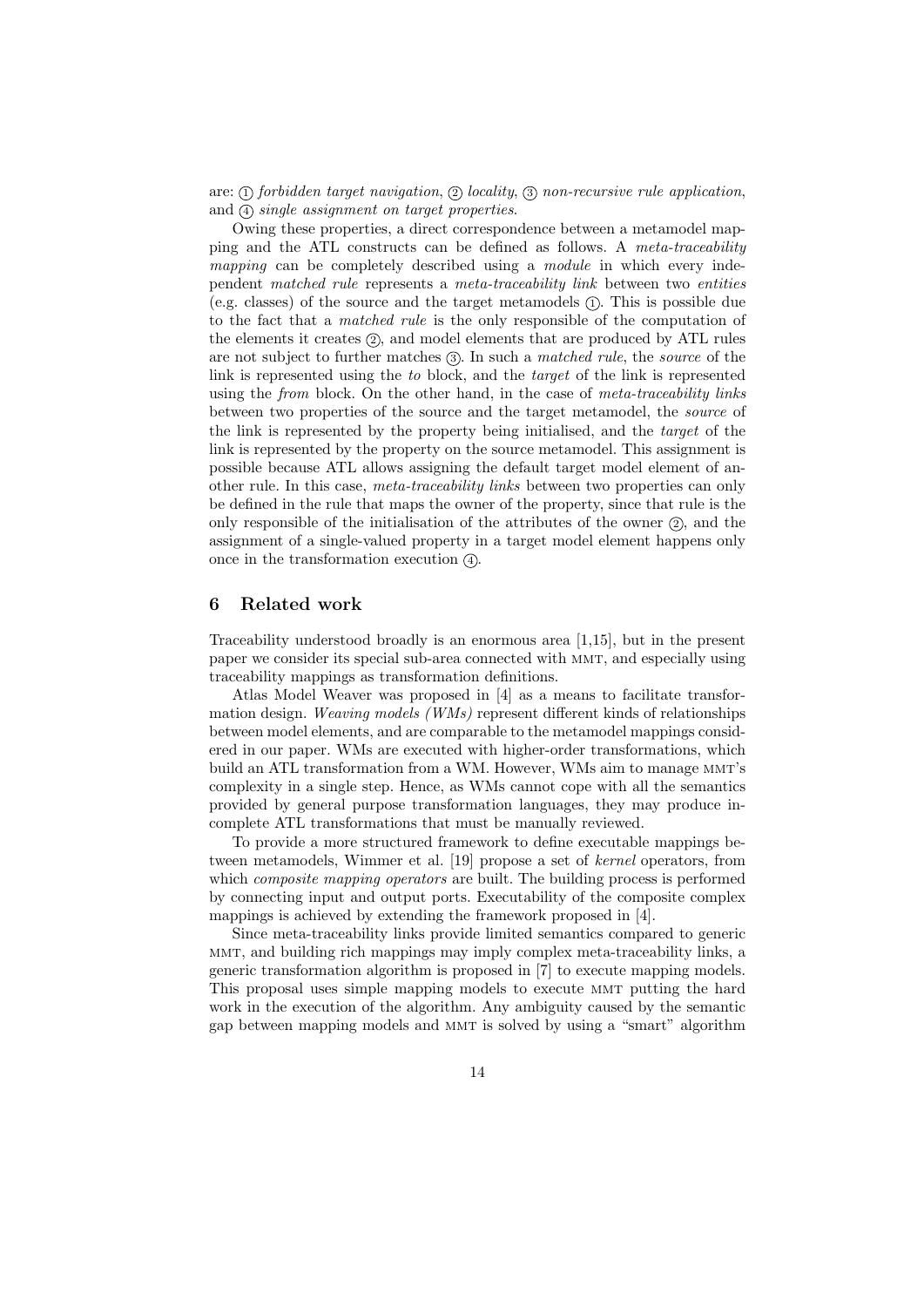that analyses the target metamodel. Since the philosophy of this proposal is to provide a result as good as possible, it does not guarantee that ambiguities are always correctly resolved (and may even require users' interaction).

Paper [18] provides an in-depth discussion of traceability in the context of QVT-rules execution, and hence executability of meta-traceability links. The machinery employed is described informally, but seems close to our use of pullback. The overall picture is broader than ours and includes mapping refinement, dynamic dispatch, and concurrency. A formalization of these constructs in terms of our framework would be a useful application; we leave it for future work.

In papers [2,8,9], the authors translate the source and the target metamodels to Alloy and specify the transformation rules as relations. In terms of our paper, both queries and mappings are encoded as logical theories, whose execution is provided by Alloy instance finder. Separating queries and mappings is discussed in [10], but the expressiveness of pullback seems underestimated; particularly, the many-to-many traceability mappings are not considered. A precise formalization of traceability mappings with queries in categorical terms as Kleisli mappings is provided in [6], sequential composition then follows from Kleisli mapping composition. However, the general context for paper [6] is general inter-model relationships (which corresponds to a broad view of traceability as correspondence emphasized in [1]), while in the present paper we consider traceability in the mmt context and are focused on mapping execution. In neither of the works mentioned above, operations over transformations are considered, and we are not aware of their explicit introduction and discussion in the literature.

### 7 Conclusion

Technological importance of traceability mappings for model transformations is well-known, but they have often been considered as an auxiliary element generated during the transformation execution and providing accessory information. This paper argues that traceability mappings should instead be regarded as a core aspect of the transformation definition, and a key instrument in the transformation management. We have shown that MMT semantics is essentially incomplete without traceability links between models, which should be typed by the respective metalinks between metamodels. Metalinks taken together constitute a traceability mapping between metamodels, which can be executed and thus appears as a transformation definition. We considered two cases of such definitions: simple mappings whose execution can be specified by an operation called pullback, and complex (Kleisli) mappings involving queries against the source metamodel, whose execution consists of the query execution followed by pullback. An important consequence of defining transformations via mappings is that algebraic operations over mappings can be translated into operations over transformations specified in conventional transformation languages. We argue that ATL should be well amenable to such translation, and presented a simple example illustrating these ideas. Of course, a real application of our algebraic framework requires an automatic translation from ATL to Kleisli mappings and back. This challenging task is an important future work.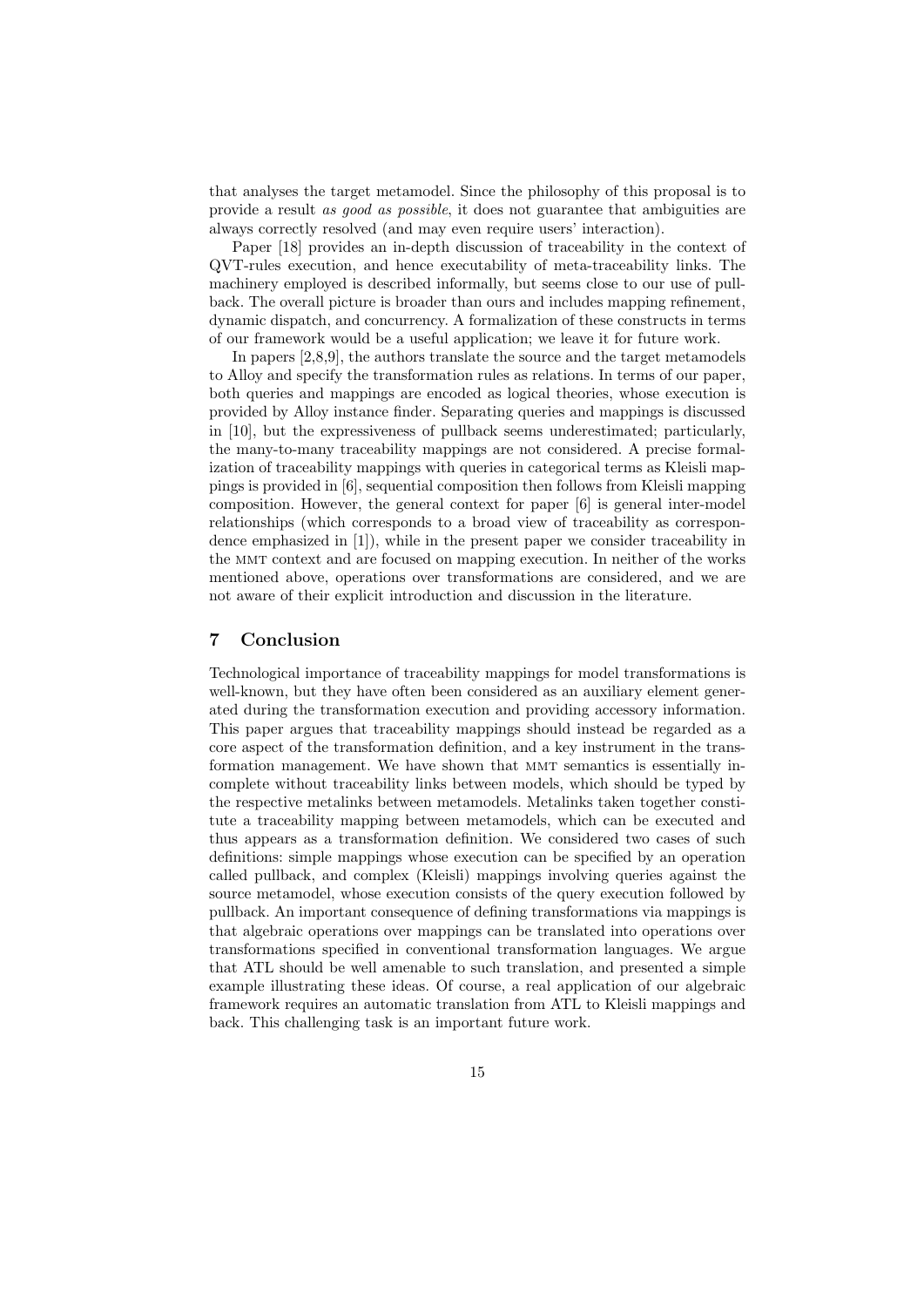### References

- 1. N. Aizenbud-Reshef, B. T. Nolan, J. Rubin, and Y. Shaham-Gafni. Model traceability. IBM Systems Journal, 45(3):515–526, 2006.
- 2. K. Anastasakis, B. Bordbar, and J. M. Küster. Analysis of model transformations via alloy. In Proceedings of the  $4th \text{ MoDeV}$ Va workshop Model-Driven Engineering, Verification and Validation, pages 47–56, 2007.
- 3. A. Benelallam, A. G´omez, M. Tisi, and J. Cabot. Distributed model-to-model transformation with atl on mapreduce. In Proceedings of the 2015 ACM SIGPLAN International Conference on Software Language Engineering, SLE 2015, pages 37– 48, New York, NY, USA, 2015. ACM.
- 4. M. Didonet Del Fabro and P. Valduriez. Towards the efficient development of model transformations using model weaving and matching transformations. Software and System Modeling, 8(3):305–324, 2009.
- 5. Z. Diskin. Model synchronization: Mappings, tiles, and categories. In J. M. Fernandes, R. Lämmel, J. Visser, and J. Saraiva, editors, GTTSE, volume 6491 of LNCS, pages 92–165. Springer, 2009.
- 6. Z. Diskin, T. Maibaum, and K. Czarnecki. Intermodeling, queries, and kleisli categories. In J. de Lara and A. Zisman, editors, FASE, volume 7212 of LNCS, pages 163–177. Springer, 2012.
- 7. M. Freund and A. Braune. A generic transformation algorithm to simplify the development of mapping models. In Proceedings of the ACM/IEEE 19th International Conference on Model Driven Engineering Languages and Systems, MODELS '16, pages 284–294, New York, NY, USA, 2016. ACM.
- 8. L. Gammaitoni and P. Kelsen. F-alloy: An alloy based model transformation language. In Theory and Practice of Model Transformations, pages 166–180. Springer, 2015.
- 9. H. Gholizadeh, Z. Diskin, S. Kokaly, and T. Maibaum. Analysis of source-totarget model transformations in quest. In J. Dingel, S. Kokaly, L. Lucio, R. Salay, and H. Vangheluwe, editors, Proceedings of the 4th Workshop on the Analysis of Model Transformations co-located with the 18th International Conference on Model Driven Engineering Languages and Systems (MODELS 2015), Ottawa, Canada, September 28, 2015., volume 1500 of CEUR Workshop Proceedings, pages 46–55. CEUR-WS.org, 2015.
- 10. H. Gholizadeh, Z. Diskin, and T. Maibaum. A query structured approach for model transformation. In J. Dingel, J. de Lara, L. Lucio, and H. Vangheluwe, editors, Proceedings of the Workshop on Analysis of Model Transformations co-located with ACM/IEEE 17th International Conference on Model Driven Engineering Languages & Systems (MoDELS 2014), Valencia, Spain, September 29, 2014., volume 1277 of CEUR Workshop Proceedings, pages 54–63. CEUR-WS.org, 2014.
- 11. F. Jouault, F. Allilaire, J. B´ezivin, and I. Kurtev. ATL: A model transformation tool. Sci. Comput. Program., 72(1-2):31–39, 2008.
- 12. D. S. Kolovos, R. F. Paige, and F. Polack. The epsilon transformation language. In A. Vallecillo, J. Gray, and A. Pierantonio, editors, Theory and Practice of Model Transformations, First International Conference, ICMT 2008, Zürich, Switzerland, July 1-2, 2008, Proceedings, volume 5063 of Lecture Notes in Computer Science, pages 46–60. Springer, 2008.
- 13. D. Lopes, S. Hammoudi, J. Bézivin, and F. Jouault. Mapping Specification in MDA: From Theory to Practice, pages 253–264. Springer London, London, 2006.